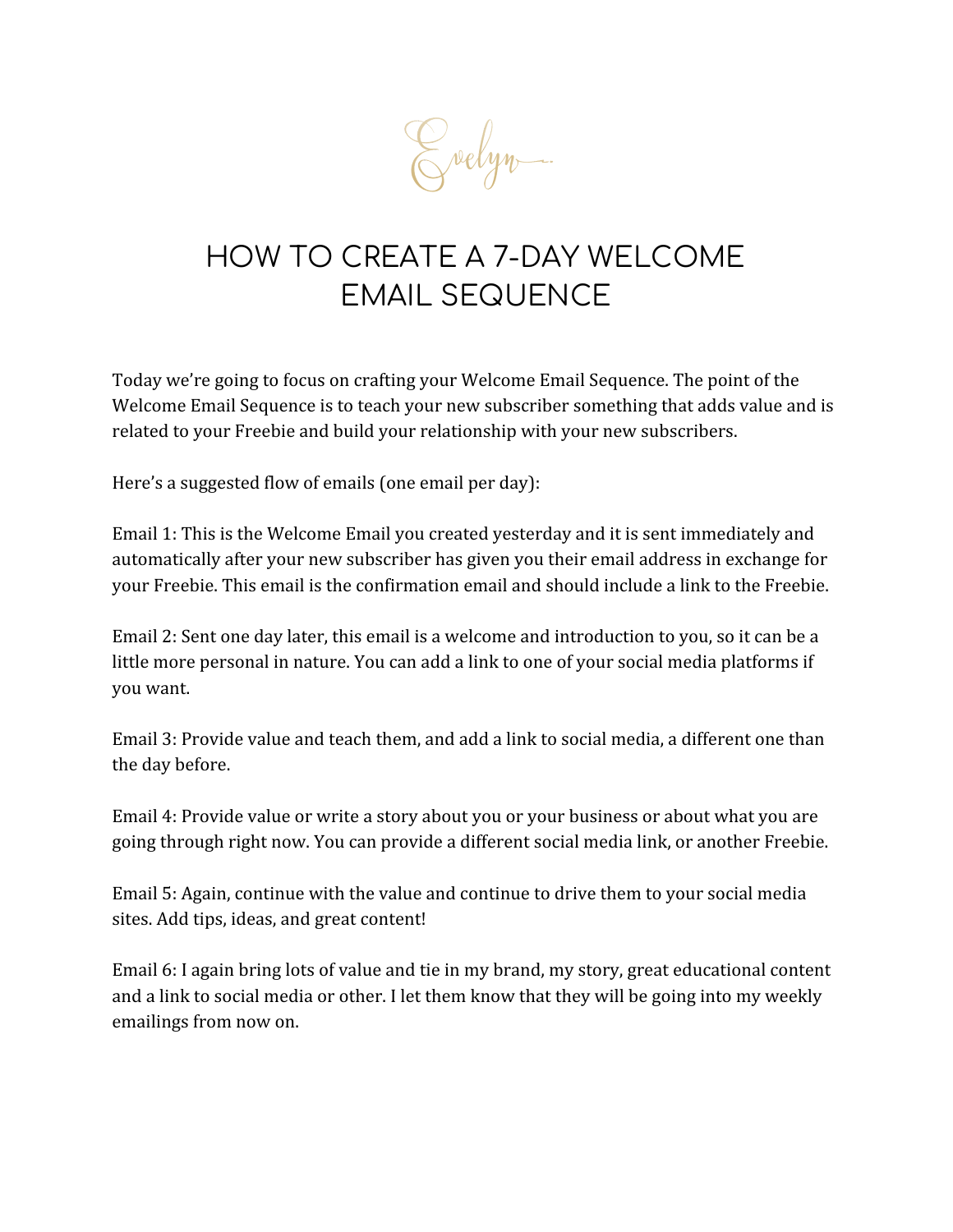Bonus email #7: This is the email where I inform my new subscribers that they will officially become part of my tribe and will from now on start to receive weekly emails. I shower them with appreciation for being part of my community. I also invite them to join my Facebook group and after this email, they go into my main email list.

## HERE'S A RECENT EMAIL SEQUENCE AS AN EXAMPLE:

\*Don't just copy and paste. Make it your own and bring your UNIQUE personality to it!

## **EMAIL #1 (Welcome email and link to Freebie):**

**SUBJECT: Welcome! Your PDF (Insert the name of the Freebie here) Unlocked!**

Hi there!

Thank you soooo much for downloading (Name of Freebie)

#### **CLICK HERE TO ACCESS**

It might feel like a tiny step for you...

But this step means that you're ready to focus on reaching more people by building and growing your brand.

Now more than ever, we need entrepreneurs to share their messages and sell their products and services.

With the right systems in place, you can make a lasting impact on people and have a fantastic lifestyle offering advice, knowledge, experience, and your products and services.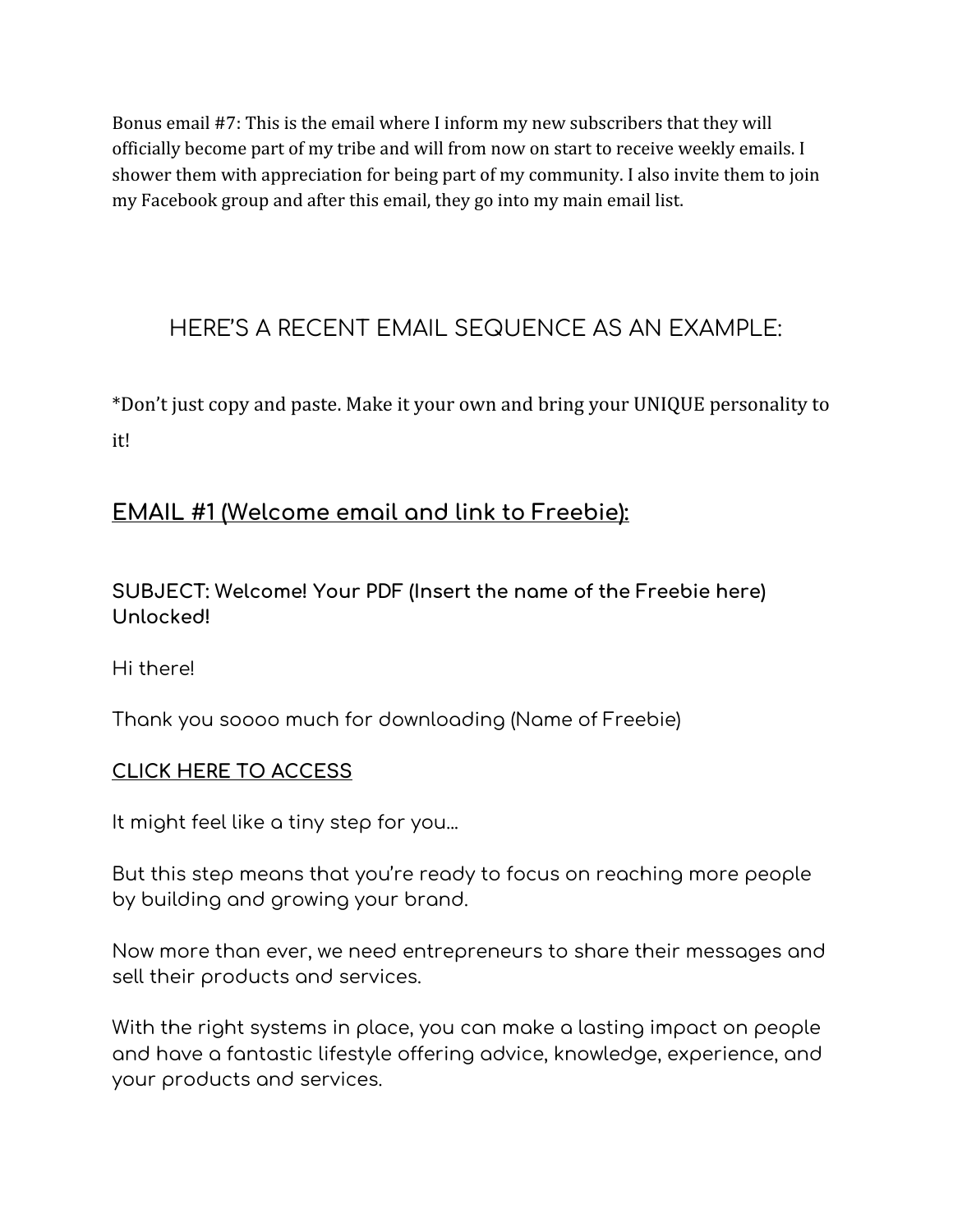These days, so many business owners are focused on building their Social Media Platforms rather than building their email lists.

Social Media is awesome because people can see your numbers.

An email list… it's behind the scenes, and is invisible to others.

However, Email Marketing is #1 way to reach your following and sell online, above advertising, above Facebook groups, above ANYTHING on social media.

Having helped hundreds of online entrepreneurs grow profitable email lists from scratch...

I can confidently tell you that their businesses started massively thriving when they built their lists.

And I'm so thrilled to be able to help you build your own email list so you, too can stay more connected with your audience and drive more sales to your business!

For now, enjoy diving into your (Name of Freebie)

… and stay tuned for more emails heading your way tomorrow :-)

All my best,

Evelyn

### **Email #2**

**Subject: Wanna hear my \*messy\* story?**

Hello again!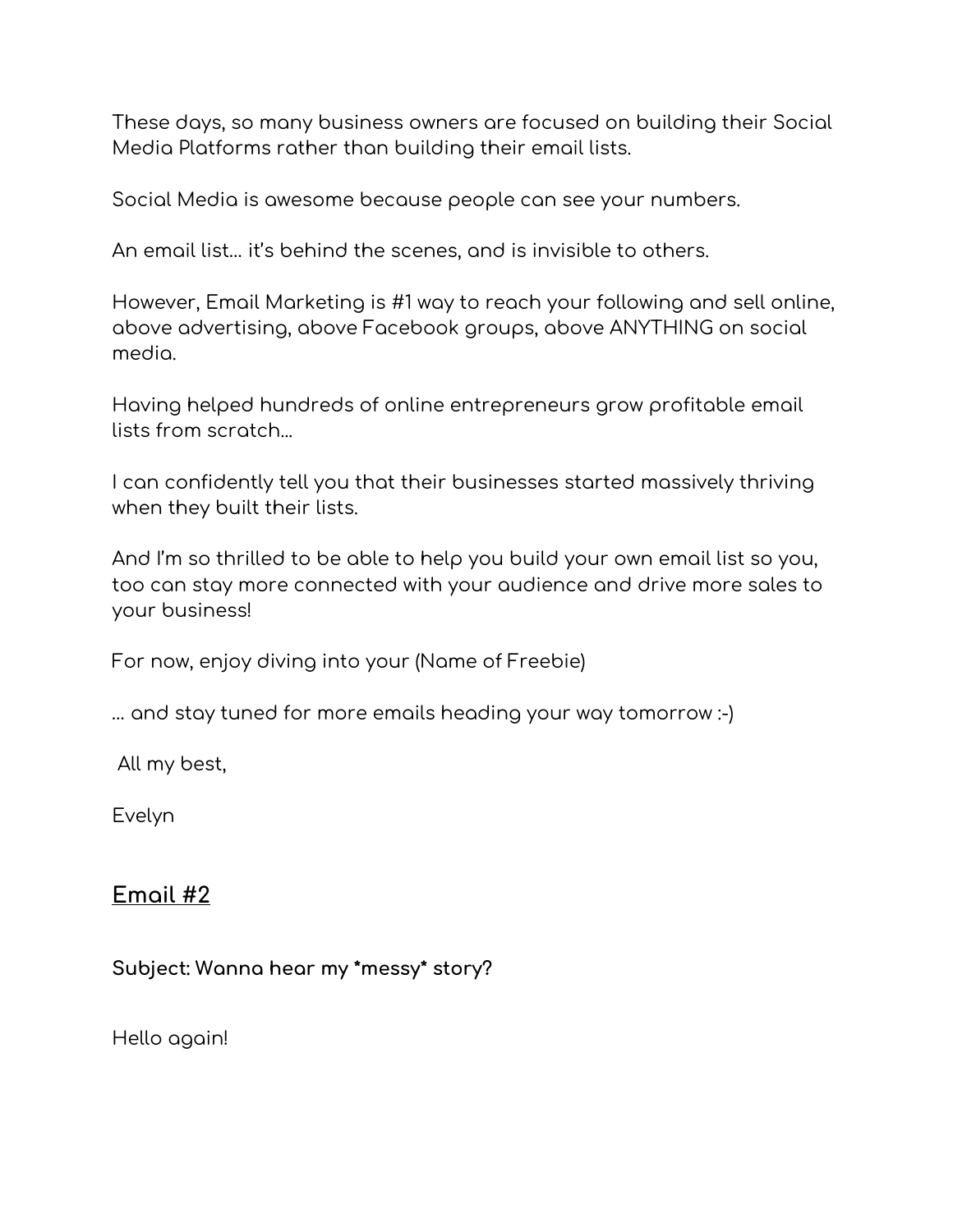I was in the middle of my run this morning (I love how exercise helps my brain function better) when I realized that I hadn't properly introduced myself yet. I mean, you're probably wondering how in the world I got to where I am in life and who I am.

I'll try and condense it so you don't fall asleep on me.

I'm Evelyn Johansen, a Norwegian-born immigrant, Educator, Thought Leader, Relentless Optimist, Psychology Nerd, Recovering Perfectionist, Best-Selling Author, and Proud Mama of 3.

I'm totally in love with the beach, traveling, and I seriously want to conquer the world. Plus, I've been a fan of the arts since like 4Ever.

After my 13-year marriage ended in divorce, I decided it was time for a major overhaul of my life.

That's when I went back to school to get a psychology degree, started over with nothing, and yup, bleached my dark brown hair platinum blonde... BY MYSELF.

(Trust me, DON'T bleach your hair yourself. It will fall out. School's cool tho)

You know how they say it was the best of times, it was the worst of times? That was me for a few years.

But what I want to say is that I'm so grateful for those years and how they shaped me. Fast forward to now. I have a thriving business and an amazing lifestyle that I love (and yes, it includes a lot of beach-time).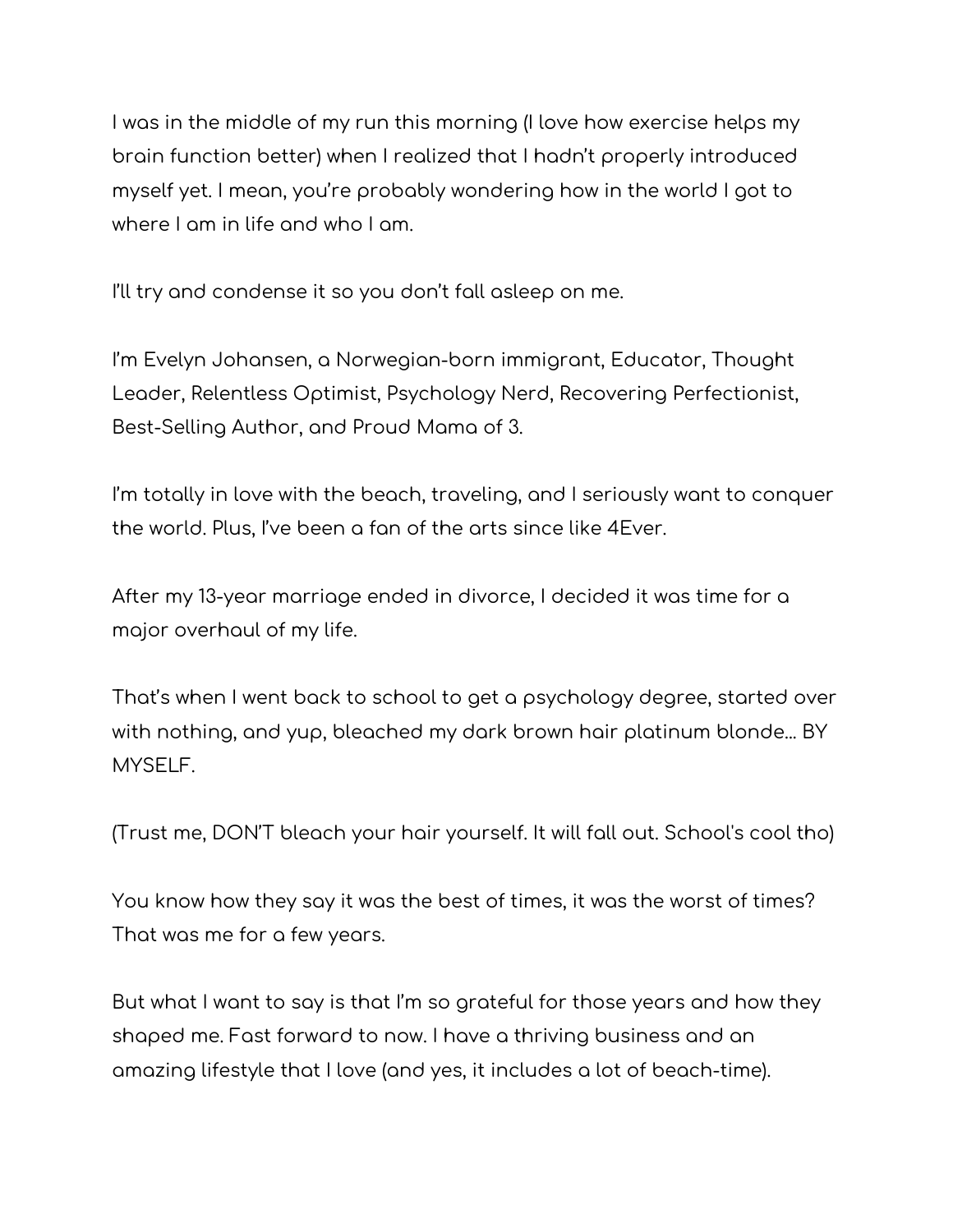These days it's my number one goal to help hundreds of thousands of online entrepreneurs, writers, public speakers, educators, coaches, mindset consultants, and conference creators to make a BIG impact on the world.

Now more than ever, we need leaders to share their messages and sell their products and services. With my guidance, you will quickly be able to build and grow your following and reach.

You can make a lasting impact on people right now and have a fantastic lifestyle offering advice, knowledge, experience, and your products and services.

But first you need to truly BELIEVE in yourself and implement proven systems and smart strategies.

And that's what I'm here to provide to you: systems, strategies, encouragement, and support to help YOU build your brand and grow your following.

Every day for a few more days, I'll keep coming at you to continue to inspire and encourage you to build your brand and share your message.

The world needs your voice right now. And I'm so excited to help you offer my services to help you succeed.

All my best,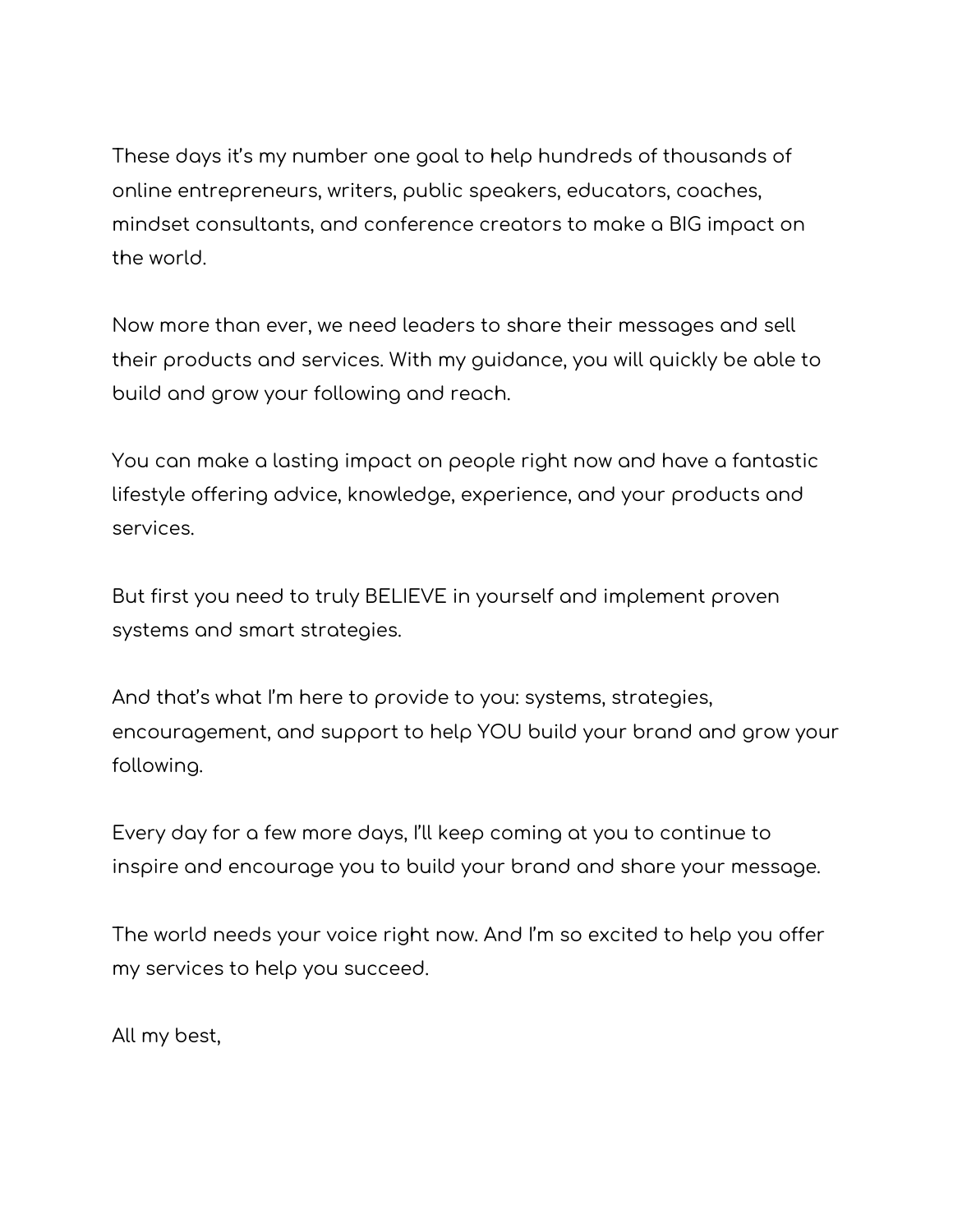Evelyn

(P.S.: Did you know that Email Marketing has the highest-ROI than any other online marketing strategy, when implemented properly, with 67% of businesses listing it as their highest earner?)

### **Email #3**

**Subject: Open to Unlock AMAZING Content!**

Hi there!

Allow me to officially WELCOME YOU to my community of amazing online entrepreneurs, writers, public speakers, educators, coaches, mindset consultants, and conference creators.

Together, we're here to make a BIG impact on the world. Joining my community might feel like a tiny step for you...

But this step means that you're ready to focus on and build and grow your brand through proven systems and strategies, one of the most important one of them being your email list!

You downloaded my e-book and joined my community because you are looking for better ways to share your message so you can inspire others and help them improve their lives.

AND LET ME TELL YOU... you've found the right place.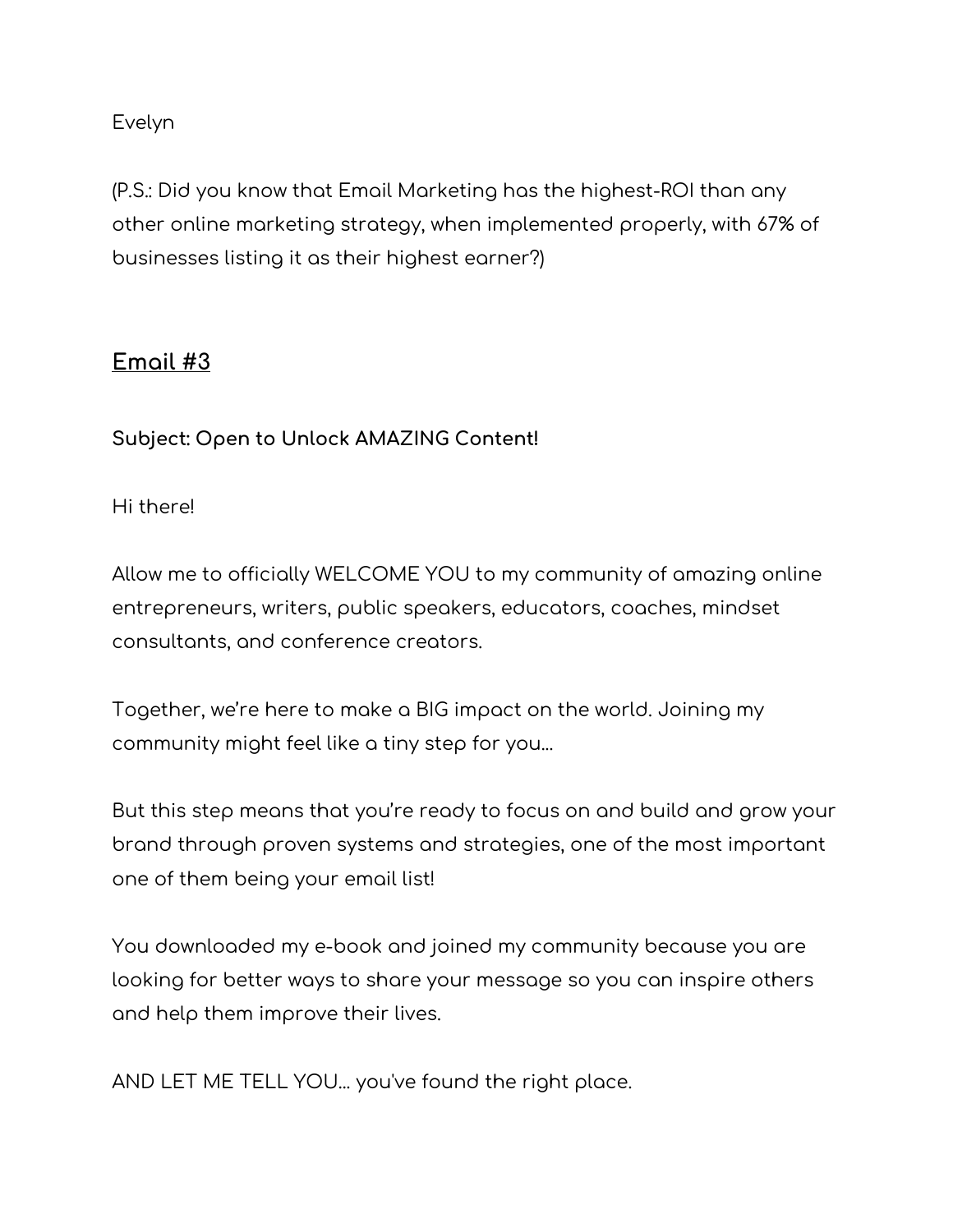The reason I created this e-book was because I didn't want anyone to go through what I went through.

You see, when I was 40 years old, I started from scratch. After my divorce, I went back to school and started a new business.

This wasn't easy.

And I struggled for years in my business, not making money, not realizing I didn't have the right strategies…

But I didn't let that stop me and I continued to believe in my dreams.

I tried building my social media platforms… But it did little to increase my income.

Then, finally things started looking up when my books started selling on Amazon… Until Amazon changed one little algorithm, and my sales went from over \$15,000 per month to a few hundred dollars.

It wasn't until I got serious about business strategies, specifically building my email list, that my sales and income stabilized and sky-rocketed.

It took a lot of courage to hold on to my vision. I had to dig really deep through those tough times, trust in my heart, and cling to my dreams.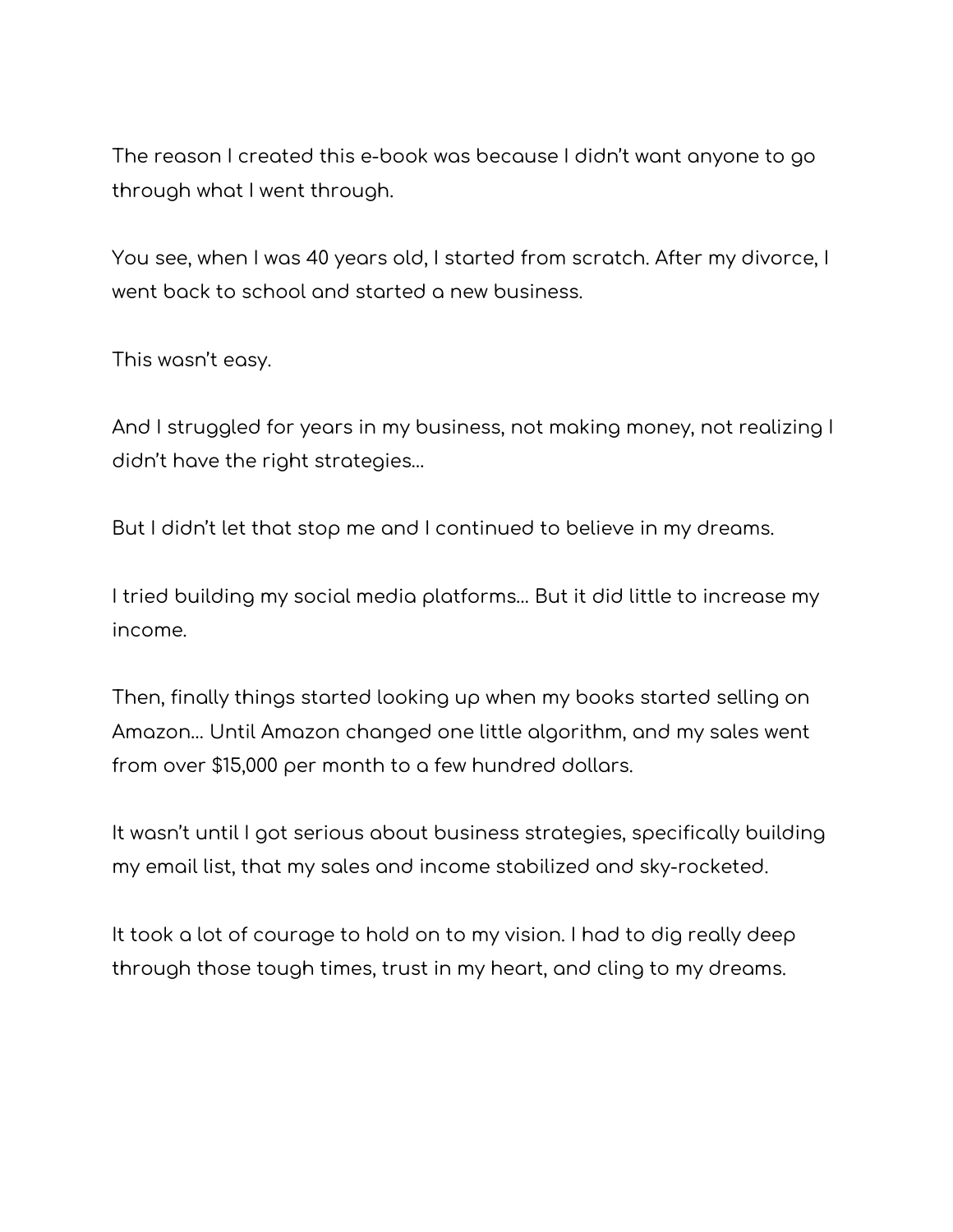I believe you have that same courage inside of you. And so as you continue to build your brand, don't ever give up on your dreams. You can do this and I'm here to help you.

Since you are new to my community, I wanted to welcome you in a BIG way. More than anything, I want to help you build your brand by sharing your message.

So I've included another Freebie just for you. CLICK HERE to see what it is!

All my best, Evelyn

P.S.: Tomorrow, I'm going to share with you The 7 things 7-Figure Online Business owners have in common. You so don't want to miss it!

### **Email #4**

**Subject: The 7 Things 7-Figure Online Business owners have in common**

Hey, NAME!

So…What are the 7 Things 7-Figure Online Business Owners Have in Common?

Before I share what it is, I just felt inspired to say to you that it's never too late to be what you dreamed of becoming. And I'm living proof of that.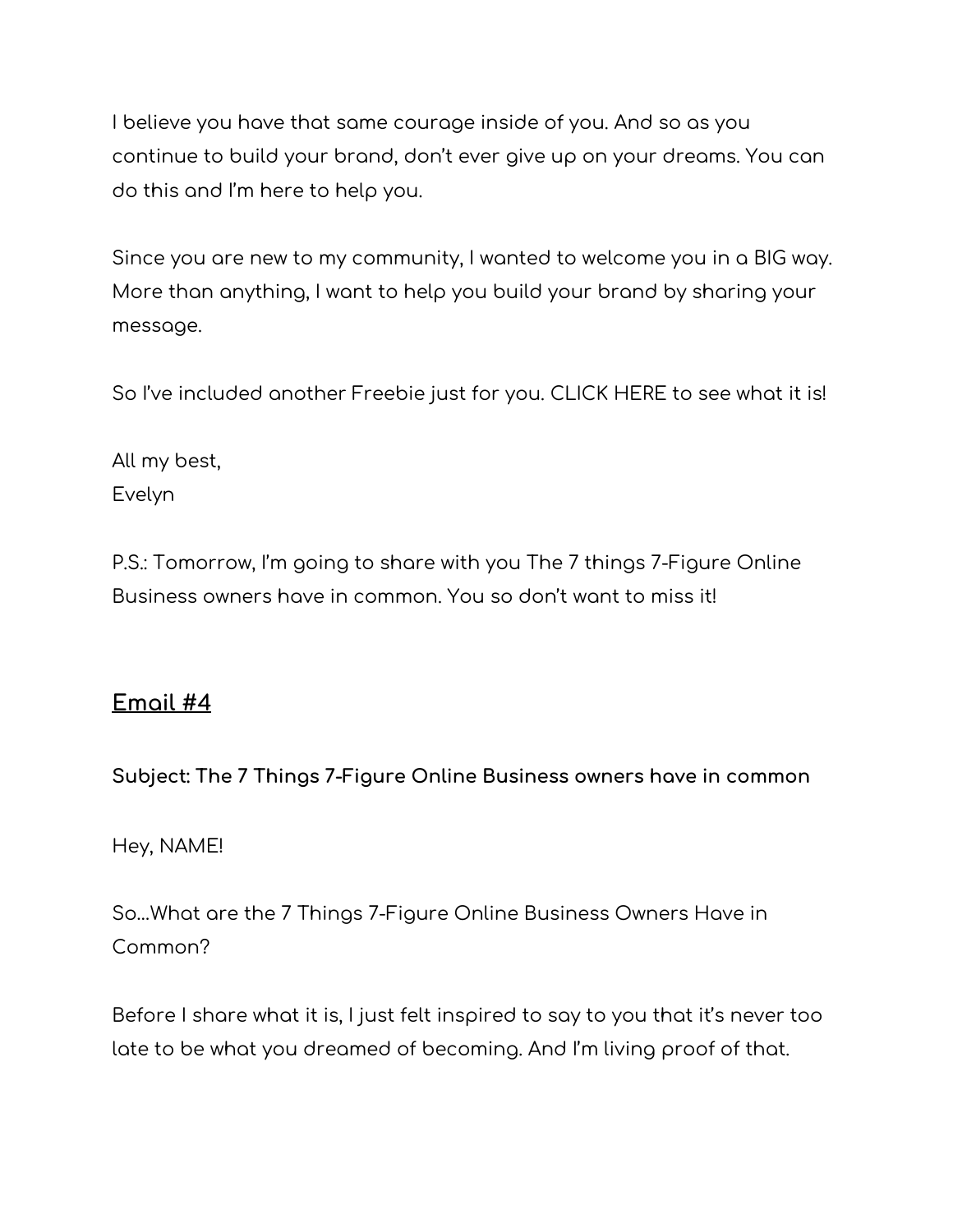Having helped hundreds of online entrepreneurs grow profitable online businesses from scratch...

I can confidently tell you that it's NEVER too late (or too early) and that any business owner can succeed as long as they implement specific strategies and utilize systems.

These days, so many business owners are focused on building their Social Media Platforms rather than building their email lists.

Social Media is awesome because people can see your numbers.

An email list… it's behind the scenes, and is invisible to others.

However, Email Marketing is #1 way to sell online, above advertising, above Facebook groups, above ANYTHING on social media.

As I've said before, it's part of my life's mission to help business owners find their voices and share it. I'm so thrilled to be able to help you build your own system with an email list so you, too, can grow your brand and share your message with the world!

More on that in a second. First I want to share with you the 7 Things that 7-Figure Business Owners have in common:

7-Figure Online Business Owners:

- 1. Have a clear vision of their business
- 2. Surround themselves with the right people
- 3. Use their energy wisely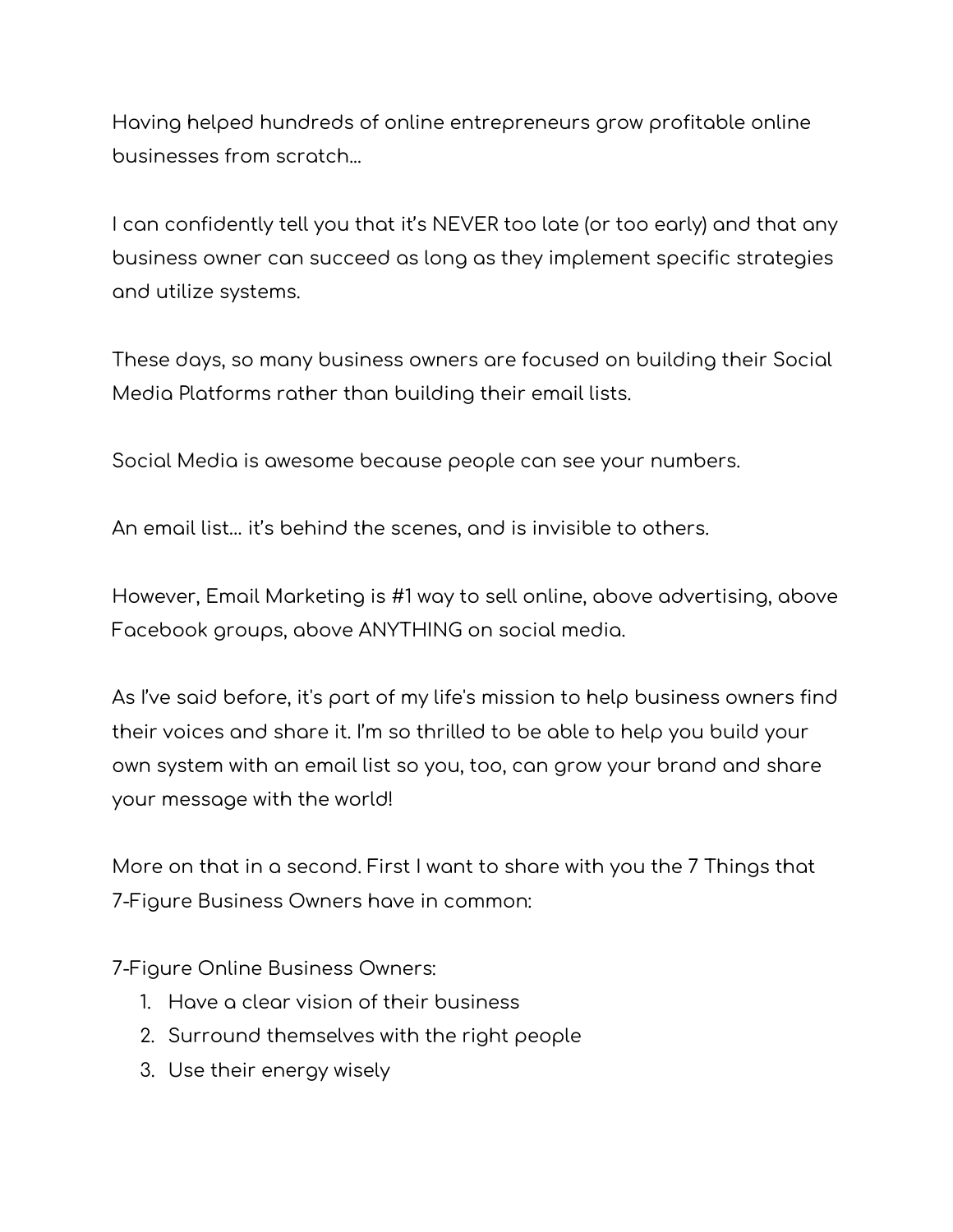- 4. Are life-long learners and innovators
- 5. Ignore the competition
- 6. Have a 7-figure mindset
- 7. Create the right online systems and ONE insanely high-converting program

Here's the thing… ANYONE can achieve the success they want with those 7 things.

When you read my e-book and start implementing systems to build your list, you'll be taking a BIG step in the right direction. Because without SYSTEMS, an online business cannot succeed.

I so appreciate you being willing to share your message, build your brand, join the online business world, and create positive changes during these uncertain times.

When you build a system that grows your email list, it will help you connect better with your followers and customers, and help you monetize online content.

All my best, Evelyn

P.S.: Tomorrow I'll be revealing a GREAT method to tap into LIMITLESS creativity, content creation, and innovation (And keep those \$\$\$\$\$ making ideas flowing). So stay tuned!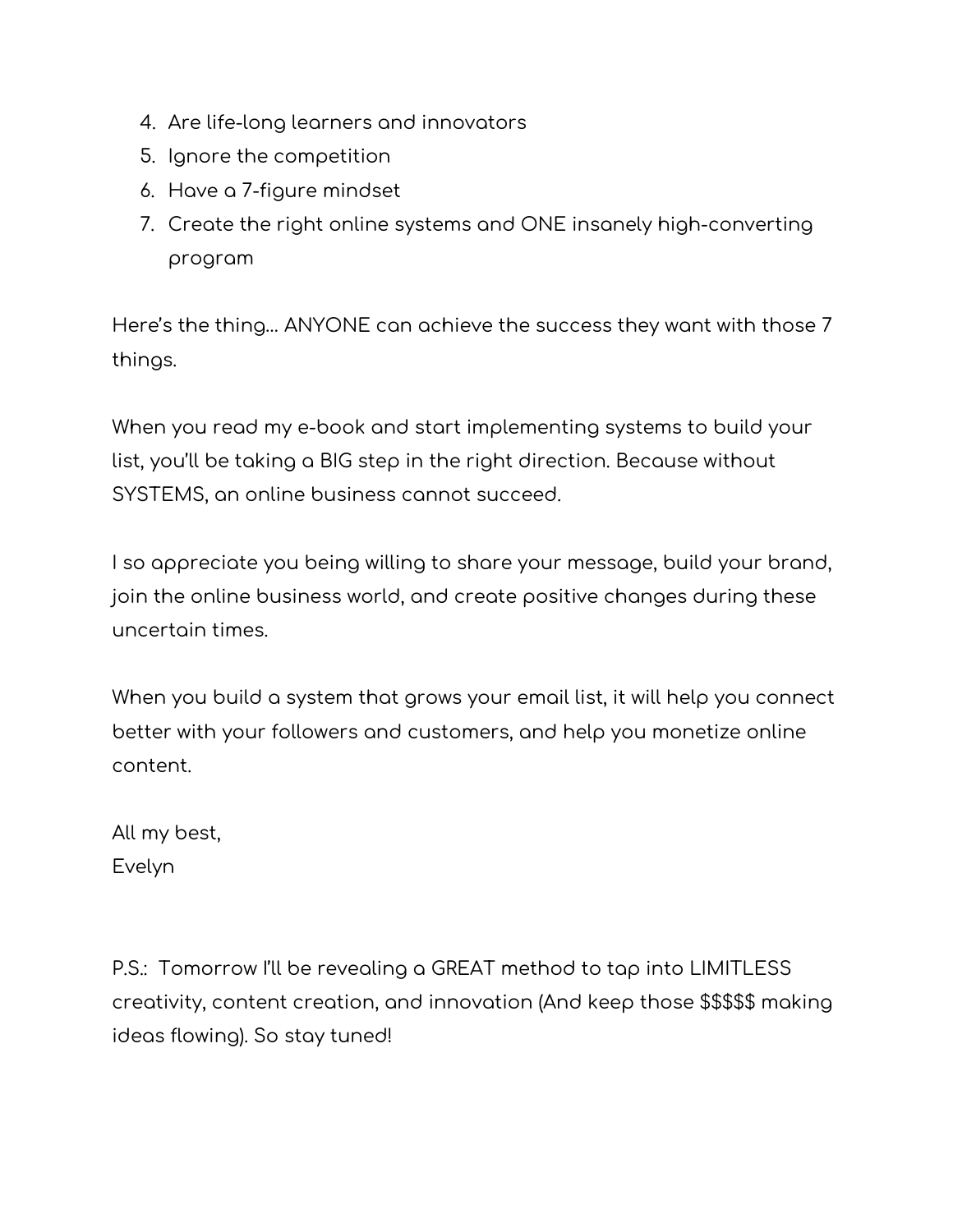## **Email #5**

**Subject: Hey You, Creative Genius Entrepreneur You!**

Hey, NAME!

Did you know that content creation, innovation, and creativity is the lifeline of all entrepreneurs?

So, I'm an author, right? And there's this dreaded thing called writer's block…. Have you heard of it?

It's the brain-freeze of all brain-freezes that happens to authors all around the world where they get stuck in a rut and can't for the life of them seem to write a single sentence.

Their creativity stalls… and writing halts.

I first heard of it a few years after I started writing. I was like… huh. I've actually never experienced that. Weird (head-scratch).

And here's the thing... even after almost a decade of writing, I still haven't experienced it.

I mean, I guess it's a thing because people talk about it all the time. But here's the real THING. You don't have to ever experience creative blocks in your career. EVER.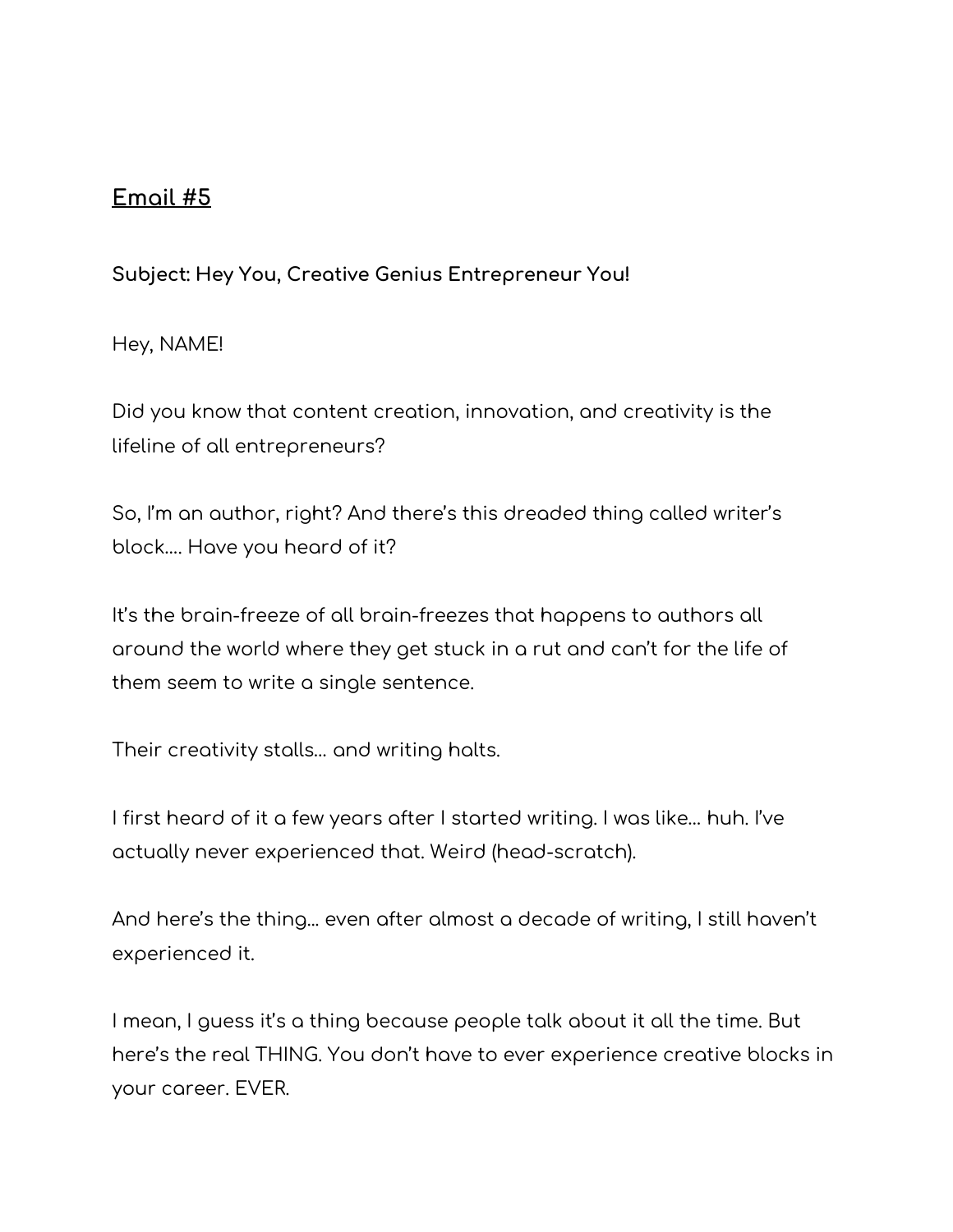Ok, so wanna learn how to tap into LIMITLESS creativity, content creation, and innovation? (And keep those \$\$\$\$\$ making ideas flowing?)

Here's one great tip: Learn something new. When we learn, our minds open to different dimensions and we can become even more creative.

Put your detective hat on and dive deep into the world of Google just for the pleasure of learning. Read books and articles. Listen to podcasts. You'll have dozens of ideas in no time.

Want 4 more ways to unleash your creativity and boldness and get in the limitless zone of content creation?

Download my free PDF, "**Limitless Content Creation; How to Tap Into Your Creative Genius, Making Content Creation a Breeze!**"

**CLICK HERE** to discover how you can unlock your limitless Content Creation!

Before I end this email, as a new subscriber, there's something you need to know about me.

I'm a BIG fan of red wine and chocolate… (and walking lunges to offset the calories in red wine and chocolate)

But I'm OBSESSED with learning and growing and finding the BEST strategies to help my followers grow their businesses and achieve the lifestyle they want.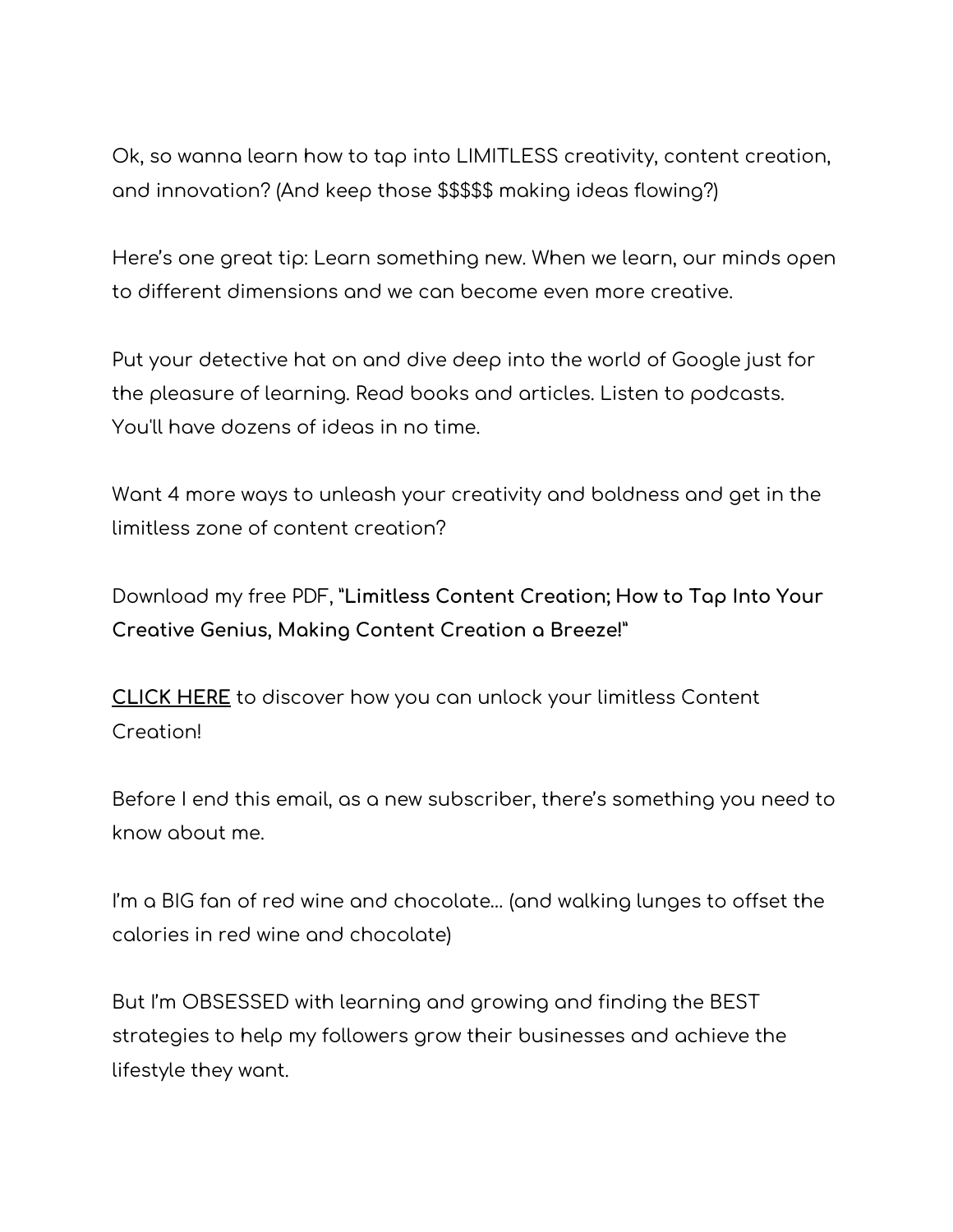You have a vocation to share with the world. It's part of my life's mission to help you find your voice and share it.

I'm not just saying that. My promise to you is that if you stay with me and follow what I teach, your business WILL be successful and you can look forward to a very fulfilling life.

Before you hear from me tomorrow, I want you to consider what your life would be like if you had the income, the time, the confidence, everything you wanted.

Then I want you to know with 100% certainty that it's entirely possible for you to have that life.

All my best, Evelyn

P.S.: Tomorrow, marks the LAST day of my introductory emails to you. Which is why I'll be spilling the beans and revealing the ONE Thing that separates the entrepreneurs who are able to reach their audience, make a big impact, and make a lot of money in their businesses from those who don't.

### **Email #6**

**Subject: The ONE Thing**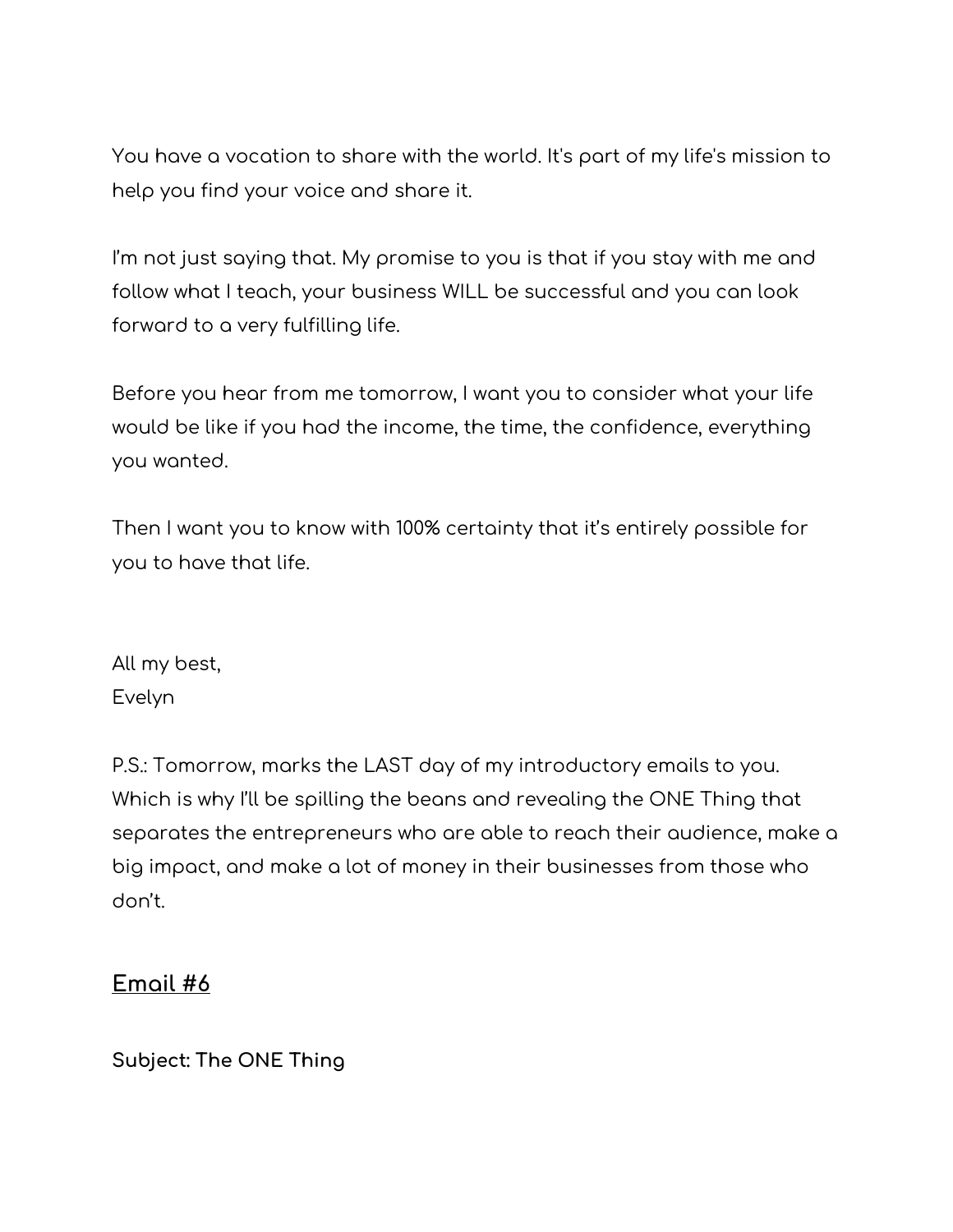Hey, NAME!

First of all, I just wanted to let you know how proud I am of you for following your passion and for building your dream.

That takes some serious courage.

In fact, courage is the most important virtue of any Entrepreneur, because without it, you'll never break through your fears. With it, you'll bring your business vision to life.

But even though many might have courage, there is ONE thing that separates the entrepreneurs who make a lot of money in their businesses from those who don't.

Do you know what it is?

It isn't skill… It isn't knowledge… It isn't even commitment…

The one thing that separates entrepreneurs who make a lot of money in their businesses from those who don't is **what they focus on.**

Successful business owners focus their time and energy on utilizing strategies and building systems that will get their messages to their followers in the most effective way and in so doing will make them money. That's it!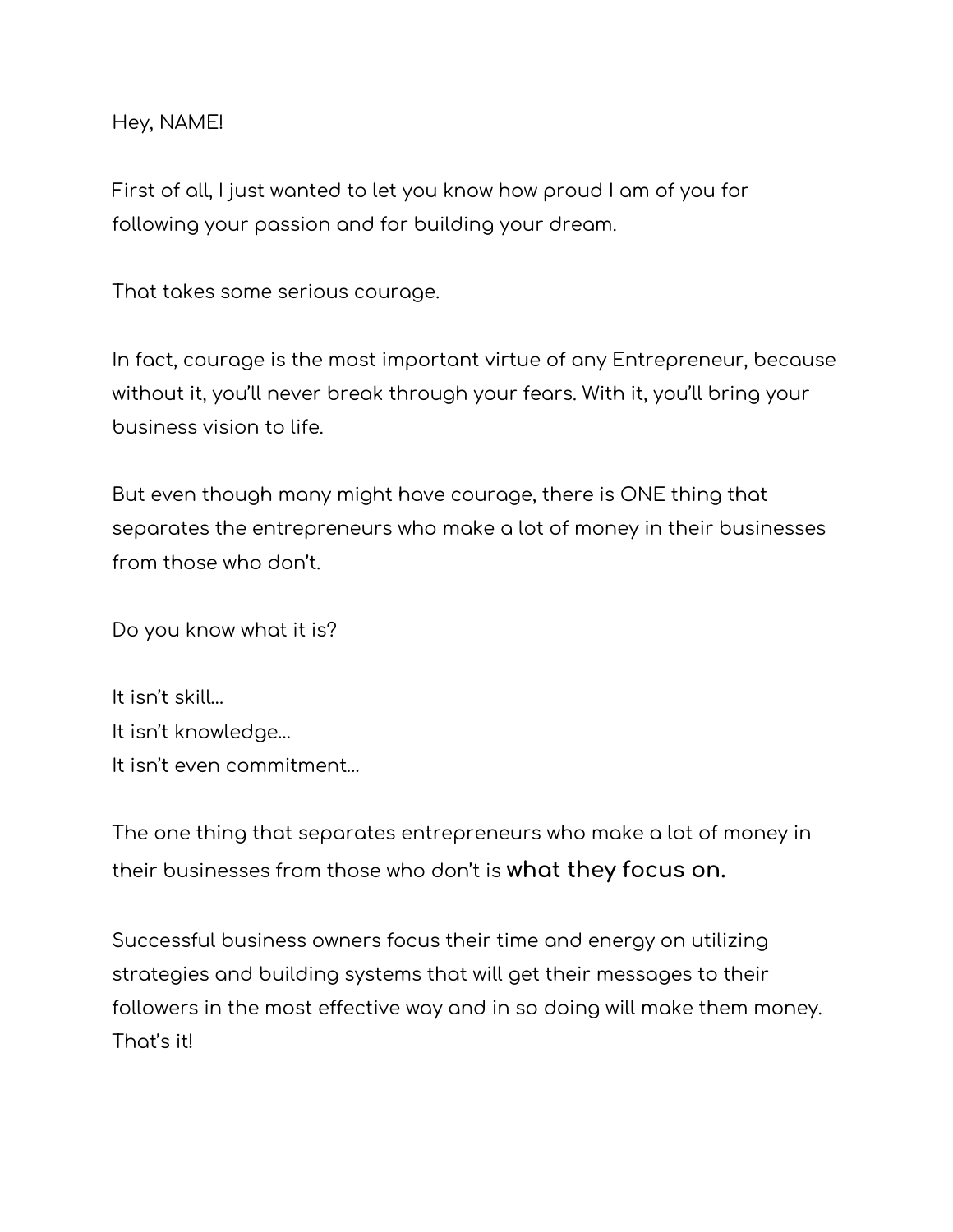They don't spend weeks perfecting a website…

They don't spend years building a social media following that doesn't generate revenue…

As Peter Guber says, They don't work **in** their business, they work **on** their business. They set up systems.

Now, I offer several trainings, ranging from beginner to how to build multi-million dollar brands and I release new trainings a few times a year.

But don't you worry for a single second... whenever I release my next training, you'll be the first to know since you're on my email list!

In the meantime, I'll continue to offer Freebies and discounts so you can continually grow your brand and continue to build your audience with strategies and systems.

As an educator and thought leader, empowering my subscribers and educating them is my obsession these days. Which is why I am so passionate about helping you build the BEST online system available… a system that grows your email list.

In fact, my goal is for every single one of my subscribers to have 10K subscribers on their email lists.

Why?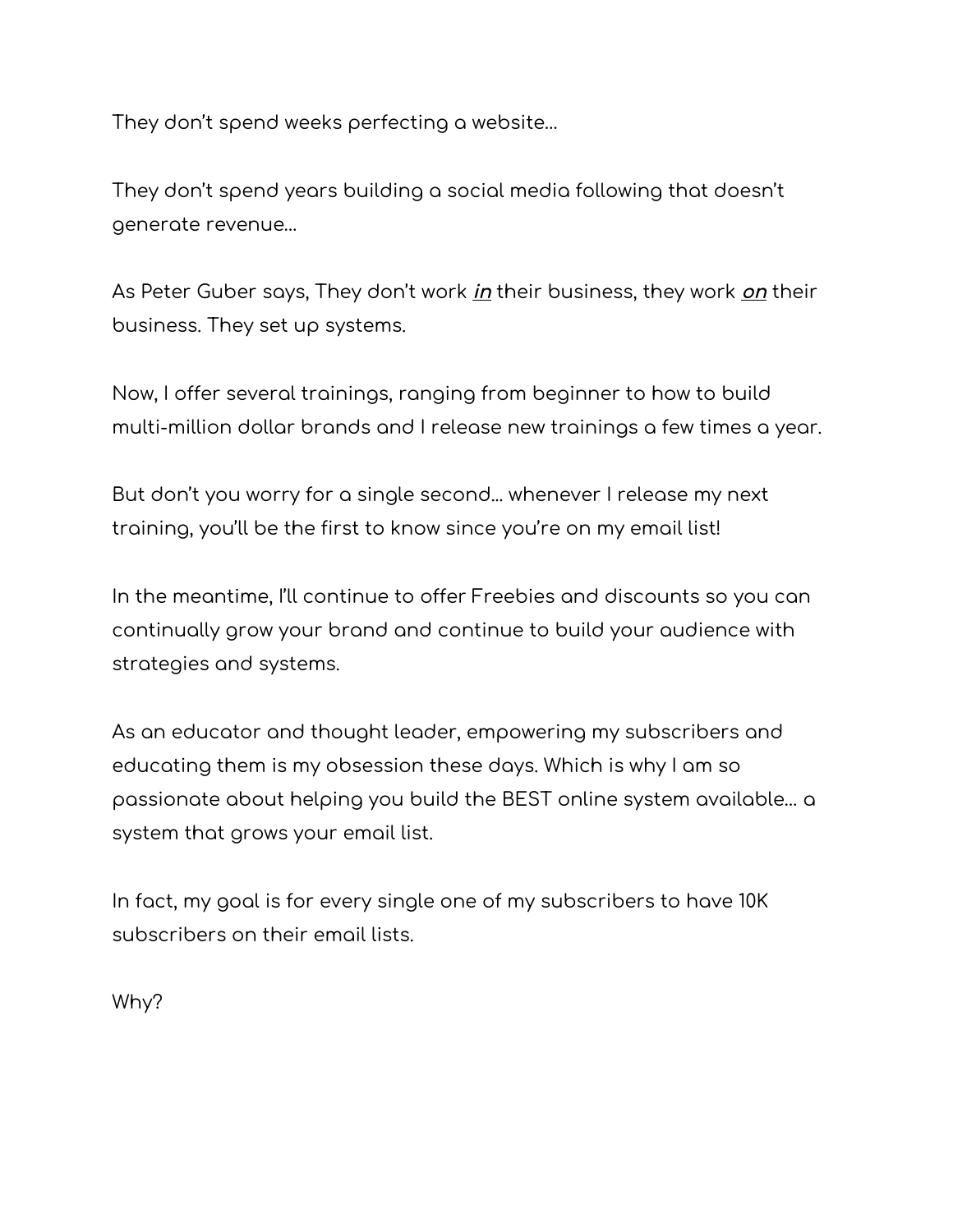Because that's when you can make a HUGE impact on the world and it will provide you with financial security.

So I'll keep you in the loop moving forward. Deal?

All my best, Evelyn

PS: Tomorrow a new era will begin and it'll be official! You'll be initiated into my tribe and will formally become part of House Evelyn. :) I have something fun planned for you!

### **Email #7**

**Subject: An era has come to an end...**

#### Hey, NAME!

Today marks the end of my welcome series to you. And it marks the beginning of a new era, a new era where you have officially become part of my posse, meaning, from now on, you'll be getting my weekly emails!

Now that you are part of my world, I'm feeling many emotions that words have a hard time capturing.

Although words do my feelings injustice, I want to express to you how immensely grateful I am that you're part of my life at this time.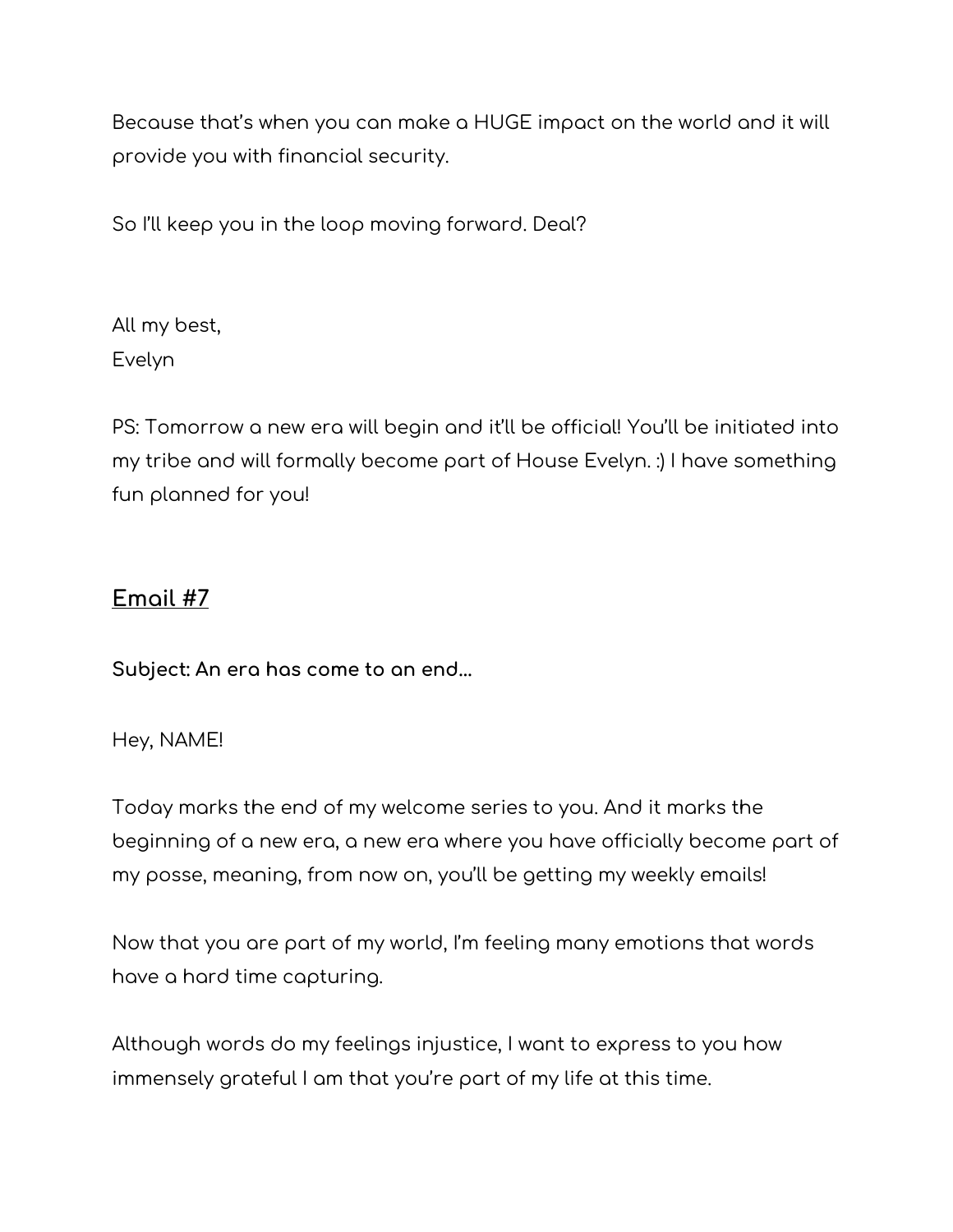Truly, I'm honored to have you in my community.

These times are undoubtedly challenging, and I'm sure you're trying to juggle twenty different things at a time.

It can be overwhelming.

Even so, with everything going on, you're still committed to showing up and serving, to bring your message to the world because you know that right now, more than ever, your voice is needed.

If anyone hasn't told you this today… or even lately … your commitment to growth, to service, and to lead, is very much appreciated.

It takes a lot of courage to stay the course, to continue to believe in your dreams, and to bring your vision to life.

I'm here to continue to cheer you on and help you DREAM EVEN BIGGER THAN EVER. Because your followers and your future followers need to hear your voice. They need the strength that you provide for them.

So… to mark this NEW era… and to initiate you into my tribe and formally become part of House Evelyn, I've prepared something special for you.

**CLICK HERE** to watch a short video.

And remember, your success is inevitable if you don't give up and if you build your brand the smart way with strategies and systems.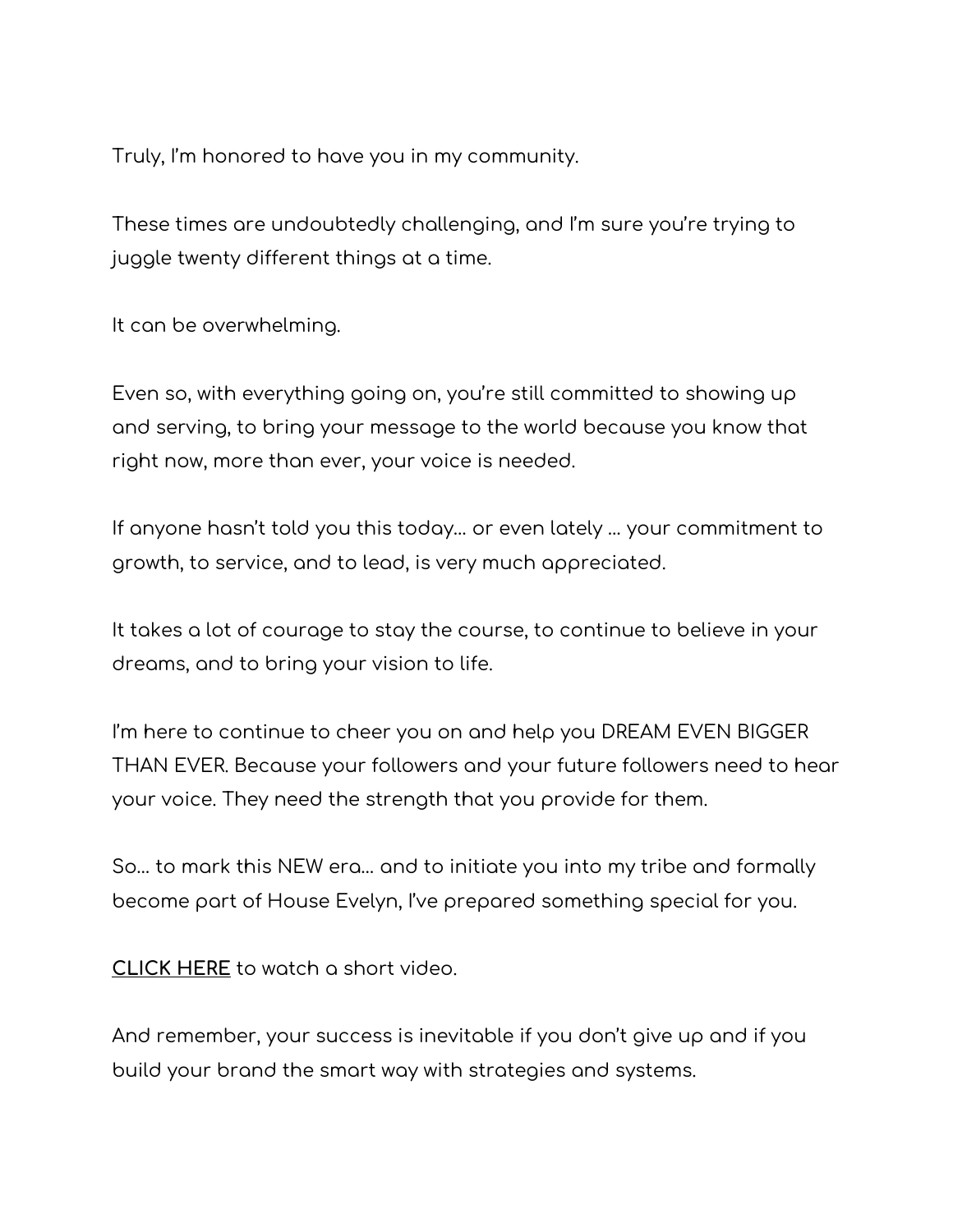All my best, Evelyn

(On separate page)

10 minute WELCOME VIDEO

I also add this beneath the video: Now that you've officially become part of the Evelyn Johansen tribe, you might want to also join my Facebook Group where I give regular mini Livestream trainings. **Click here to join!**

### AFTER THE SALES EMAIL SEQUENCE

Welcome back from the downunder of my email sequence! Did you learn a lot? Did you get lots of ideas? Did you see how the emails tied beautifully together? That I kind of left them hanging…? (suspense!)

Like I said, once my new subscribers have gone through my Sales Email Sequence, they are added to my main email newsletter "Visionary" and receive weekly emails like everyone else.

Usually, I offer my trainings to my email list a few times per year, and I start to email my subscribers about it about a month in advance. In the meantime, I provide Freebies, valuable content, share stories, give Livestreams in my group, and other.